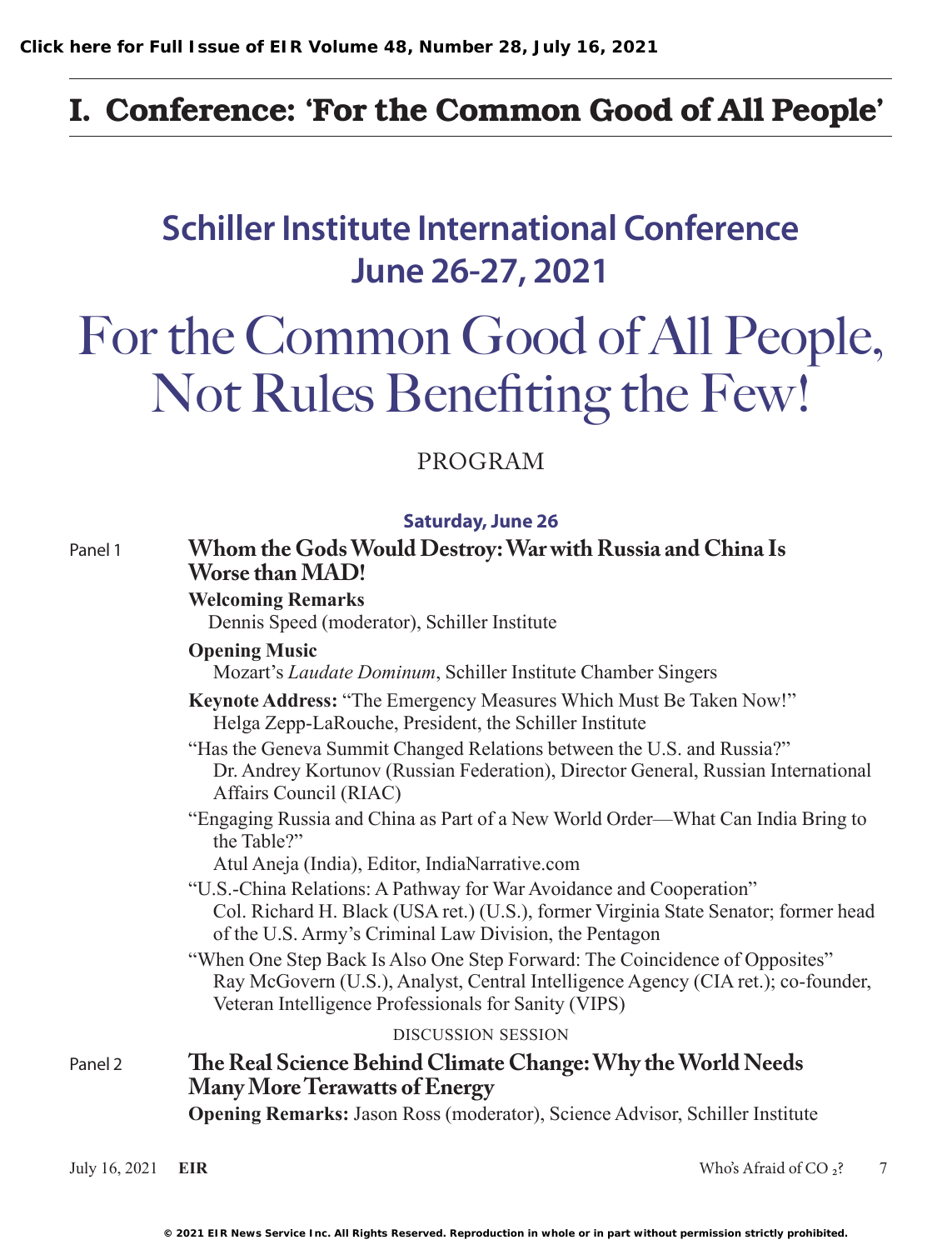"Why the Universe Needs More People"

Megan Dobrodt, President, Schiller Institute USA

"An Engineer's Approach to Power and 'Renewables'"

Dr. Kelvin Kemm, Ph.D. (South Africa), nuclear physicist; former Chairman, South African Nuclear Energy Corporation

"Swiss Vote 'No' to New  $CO<sub>2</sub>$  Law"

Emanuel Höhener (Switzerland), consulting engineer in energy sector; Chairman, Carnot-Cournot Network

"The Good News About CO<sub>2</sub>"

Prof. Augustinus Berkhout, Ph.D. (Netherlands), Emeritus Professor, Geophysics, the Netherlands; President, the Climate Intelligence Group; Senior Member of the Dutch Academy of Engineering (AcTI)

"Climate Cycles and Global Warming"

Prof. Horst-Joachim Lüdecke, Ph.D. (Germany), physicist (fluid mechanics); Emeritus Professor, Saarland University for Technology and Economics

"Why The Climate Models Don't Work"

Prof. Nicola Scafetta, Ph.D. (Italy), Department of Earth, Environmental and Resources Sciences, Università degli Studi di Napoli Federico II

"Greetings to the Conference"

John Shanahan (U.S.), civil engineer; Editor, *All About Energy*

"Introduction to Nuclear Medicine"

Dr. Ben Greenspan, M.D. (U.S.), Board of Directors, the American Board of Science in Nuclear Medicine; Past President, Society of Nuclear Medicine and Molecular Imaging

"Greetings to Conference"

Florencia de los Ángeles Rentería del Toro (Mexico), Ph.D. student in nuclear science and technology, Harbin Engineering University, China

"The Biden-AOC Green New Deal Fraud: Unsustainable, Unaffordable, Eco-Destructive, Carbon-Colonialist"

Paul Driessen (U.S.), Senior Policy Advisor, Committee for a Constructive Tomorrow (CFACT), author of *Eco-Imperialism: Green Power, Black Death*

DISCUSSION SESSION

#### **Sunday, June 26**

#### Panel 3 **Weimar Germany 1923 Comes Again: Global Glass-Steagall To End Hyperinflation**

**Opening Remarks:** Harley Schlanger (moderator), Schiller Institute USA

"Why the Challenge of Public Health, Education and Food Policy Are a One" Jacques Cheminade (France), President, Solidarité & Progrès, former Presidential candidate, France

"The Central Banks' Regime Change and the Great Reset"

Paul Gallagher (U.S.), Editorial Board, *Executive Intelligence Review* (*EIR*)

"Double or Nothing: The LaRouche Program for Mankind's Durable Survival" Dennis Small (U.S.), Ibero-American Editor, *Executive Intelligence Review* (*EIR*)